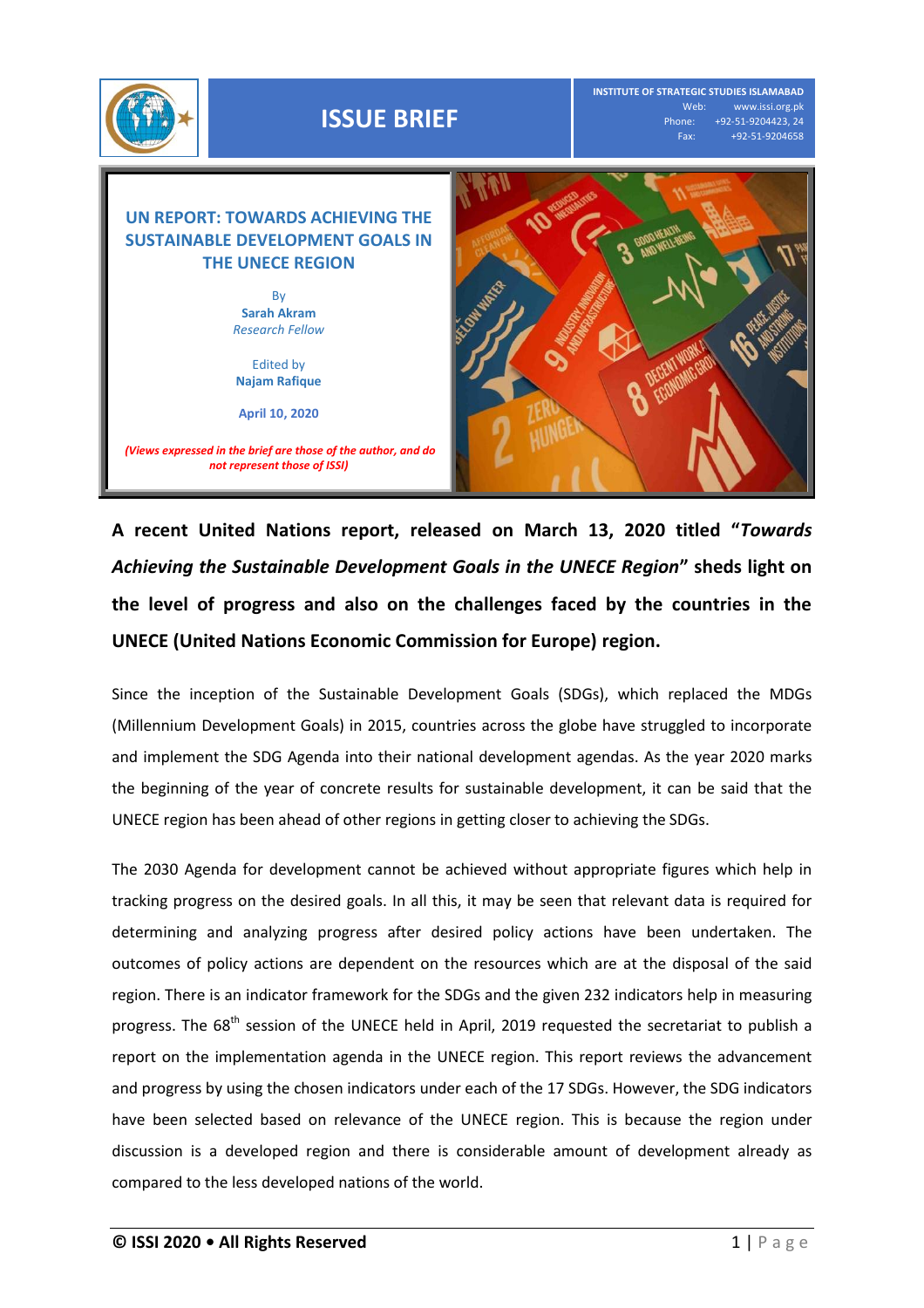It may be noted that the conclusion of individual targets does not apply to entire goals and therefore progress is not regular. The report under discussion analyses the levels and trends of selected SDG indicators relevant for the UNECE countries and also identifies challenges in determining and examining SDGs in the region. This report sheds light on the levels and trends of selected SDG indicators relevant for the UNECE region as a whole and also points out the challenges in monitoring and measuring SDGs in the region. The outcomes are mainly focused on the 49 selected indicators relevant for the region. The present summary refers to the situation and trends at the most wideranging level. The findings of the report are summed up through five dimensions, which are peace, prosperity, planet, people and partnership.<sup>1</sup> The findings of the report reveal that there has been good progress in the UNECE countries and the development pertaining to the ending of hunger and poverty is good, and also that everyone in the region is able to fulfill their possible potential in a very conducive environment. Fortunately, there is no extreme poverty in the region, which is a very encouraging sign.

The region is better off in the sense that there are no underweight children, which shows that nourishment is adequate and for the benefit of senior citizens, there are social protection schemes which also give a cover to people with disabilities. The child, infant and maternal mortality are also far below the global SDG targets. The progress in education has been satisfactory and so is gender empowerment in the region. Coming to the planet, the UNECE countries have made adequate progress in several realms. This comes under the ambit of protecting the planet and countries in the region have been front runners as the protection of key biodiversity as well as forest cover in these countries is also good and has witnessed a net increase of 28 million between the years 2000 and 2015.<sup>2</sup> Among others, safely managed sanitation services are also available in these countries with ongoing improvements throughout the years.

As far as the energy front is concerned, the countries in the region are becoming more energy efficient, and have improved in terms of using less energy. Therefore, it can be said that among other spheres with regards to the planet, these countries are way ahead in water quality, environmental agreements and do not face water scarcity as such. The UNECE countries have progressed on several fronts and one of the important areas have been stable economic growth as well as a growth in expenditure in research and development and also an improvement in the high tech industry in the shape of more internet users and increasing subscriptions of the internet. There have been improvements and stability on other fronts as well, for example, there is a reduction in

 $\frac{1}{1}$ UN Report: Towards Achieving the Sustainable Development Goals in the UNECE Region, United Nations Economic Commission for Europe, P.10,

https://www.unece.org/fileadmin/DAM/stats/publications/2020/SDG\_report\_for\_web.pdf

<sup>2</sup> Ibid. P. 11